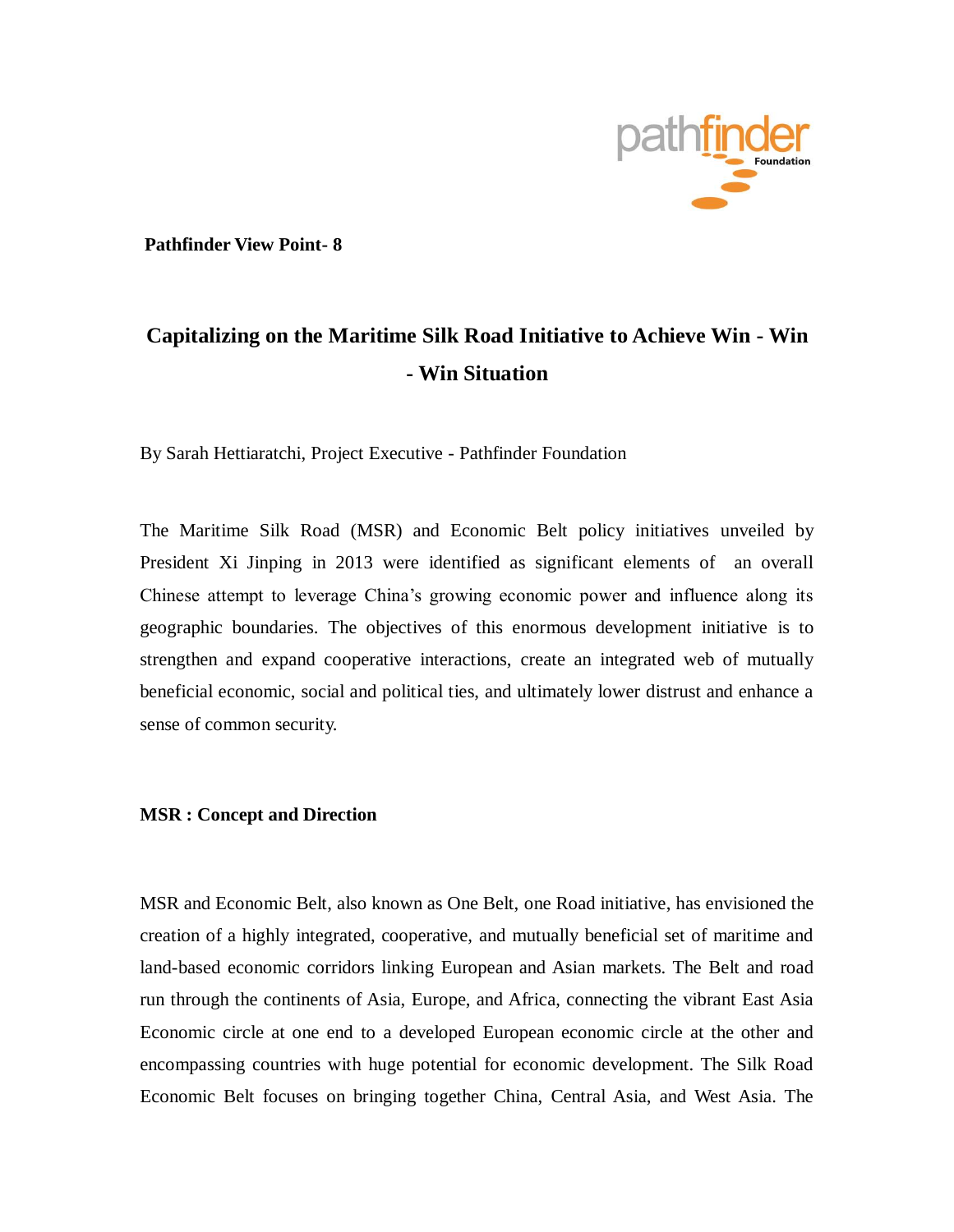"Maritime Road" which is designed to extend from the China's coasts through the South China sea, the Indian Ocean, the Red Sea, the Mediterranean Sea (through the Suez Canal), with stops in Africa along the way. After the official announcement by President Xi Jinping, the funding for the implementation of MSR and Economic Belt is to be modified through the Asian Infrastructure Investment Bank (AIIB) amounting to \$50 billion , \$40 billion from the New Silk Road Fund, and the New Development Bank initiative between BRICS nations.

The scope and content of the One Belt, One Road initiative is breathtaking, and its goals are ambitious. A Chinese authoritative source once declared that the primary goal of this initiative is to promote and achieve five major goals: "policy coordination, facilities connectivity, unimpeded trade, financial integration and people-to-people contacts" among its constituent nation states. The initiative to jointly build the Belt and Road embraces the trend towards a multipolar world, economic globalization, cultural diversity and greater ICT application. It is also designed to uphold the global free trade regime and open the world economy. It is aimed at promoting orderly and free flow of economic factors, highly efficient allocation of resources and deep integration of markets. It is also aimed at encouraging the countries along the Belt and Road to achieve economic policy coordination, carry out broader and more in-depth regional cooperation and jointly create an open, inclusive and balanced regional economic cooperation architecture that will benefit all.

The Belt and Road Initiative aims to promote the connectivity of Asian, European and African continents and their adjacent seas. Established and strengthened partnerships among the countries along the Belt and Road, sets up multi-dimensional, multi-tiered and composite connectivity networks, which promote diversified, independent, and sustainable- balanced development among nations. The connectivity projects of the Initiative will help align and coordinate the development strategies of the countries along the Belt and Road, tap market potential in this region, promote investment and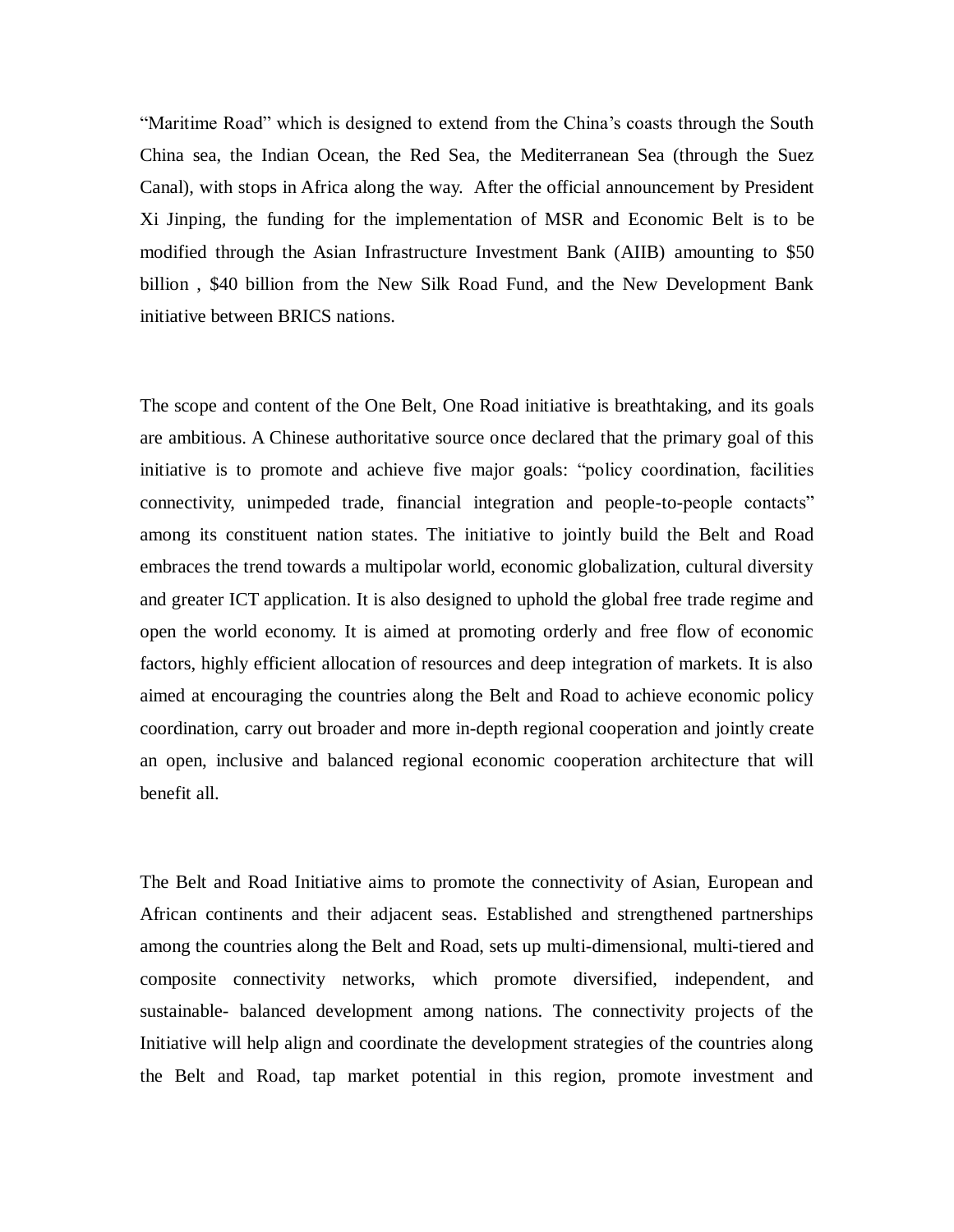consumption, create demand and job opportunities and enhance people-to people and cultural exchanges.

## **Perception of the West and the Indians**

An article authored by Jacob Stokes, which originally appeared on the Times of India, states that, "the plans have strong financial backing, particularly through China's vaunted AIIB, and the support of China's political and economic elites. But huge stumbling blocks still remain, and could challenge China's ability to realise its ambitions. While efforts to fill Asia's infrastructure gap- estimated at \$8 trillion through 2020- are welcome, lax lending standards could undermine progress". If nations use the funding to pursue illogical or unfeasible development projects related to One Belt, One Road, Chinese investments will suffer as debtors struggle to pay back loans. In addition, projects that come with unexpected environmental or human rights scandals could dampen Chinese efforts to upgrade port infrastructure along the route and create free trade zones which add trade capacity for participating nations. He also added that, "it is not yet clear how the maritime road will supplement existing shipping lines".

Further, although Chinese Foreign Minister Wang Yi has stated that One Belt, One Road is "not a tool of geopolitics," there is concern that China would attempt to turn economic cooperation into political influence. Doing so will require Beijing to overcome a number of difficult obstacles, primarily, managing great power competition with India, Russia, and the United States within Central Asia, South Asia, and the Middle East. Russia's efforts to create a Eurasian Union, linking former Soviet states through economic cooperation, poses direct competition to China's own integration strategy, even though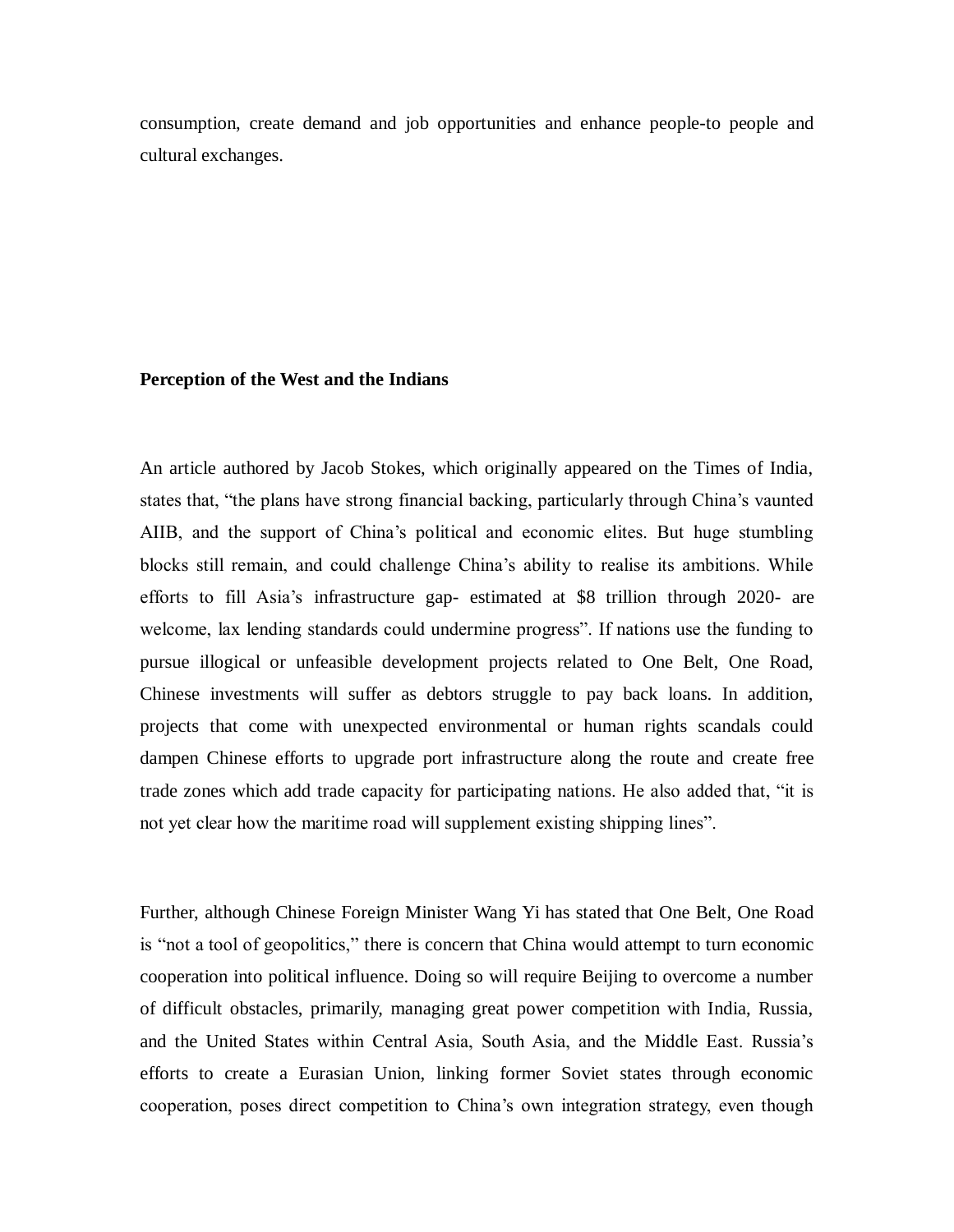Chinese - Russian relations are on the mend. India would have reservations about Chinese regional aspirations as well, Since Beijing's programs could hinder its own "Act East" and "Connect Central Asia" policies. Chinese maritime expansion into the Indian Ocean especially within ports that could serve as staging grounds for Chinese naval operations only adds to India's unease. Although the United States involvement in Central Asia is waning as its role in Afghanistan winds down, Chinese involvement across Eurasia, the Indian Ocean, and the Middle East will test Beijing's ability to balance competition with cooperation - working with, than against, neighbours and global political powers.

## **Benefits and Pitfalls of Sri Lanka aligning with MSR**

MSR itself will have many positive impacts on medium and longer term economic development of Sri Lanka as a country located strategically in the middle of the proposed Maritime Silk Road. Initially, it will attract infrastructure development oriented funding from the Chinese sources, such as Exim Bank, Asian Infrastructure Investment Bank, Silk Road Fund as well as private investors. Such improvements will provide the basis for flow of FDI from a large number of other investors from both the East and the West.

However, the Western and Indian analysts perceive and project the Chinese one-belt-oneroad strategy as a security threat to its neighbours specially India, Sri Lanka's closest neighbour. Historical animosity and suspicion between India and China is now being fueled by the latter's emerging economic and military power. Issue in question is whether Sri Lanka should be the victim of rivalry between two countries which claim to be genuine friends of us.

Sri Lankan leaders, taking into consideration the complexities that exist in the geopolitical situation need to manoeuvre Sri Lanka - China and Sri Lanka - India relations to achieve a win-win- win situation.